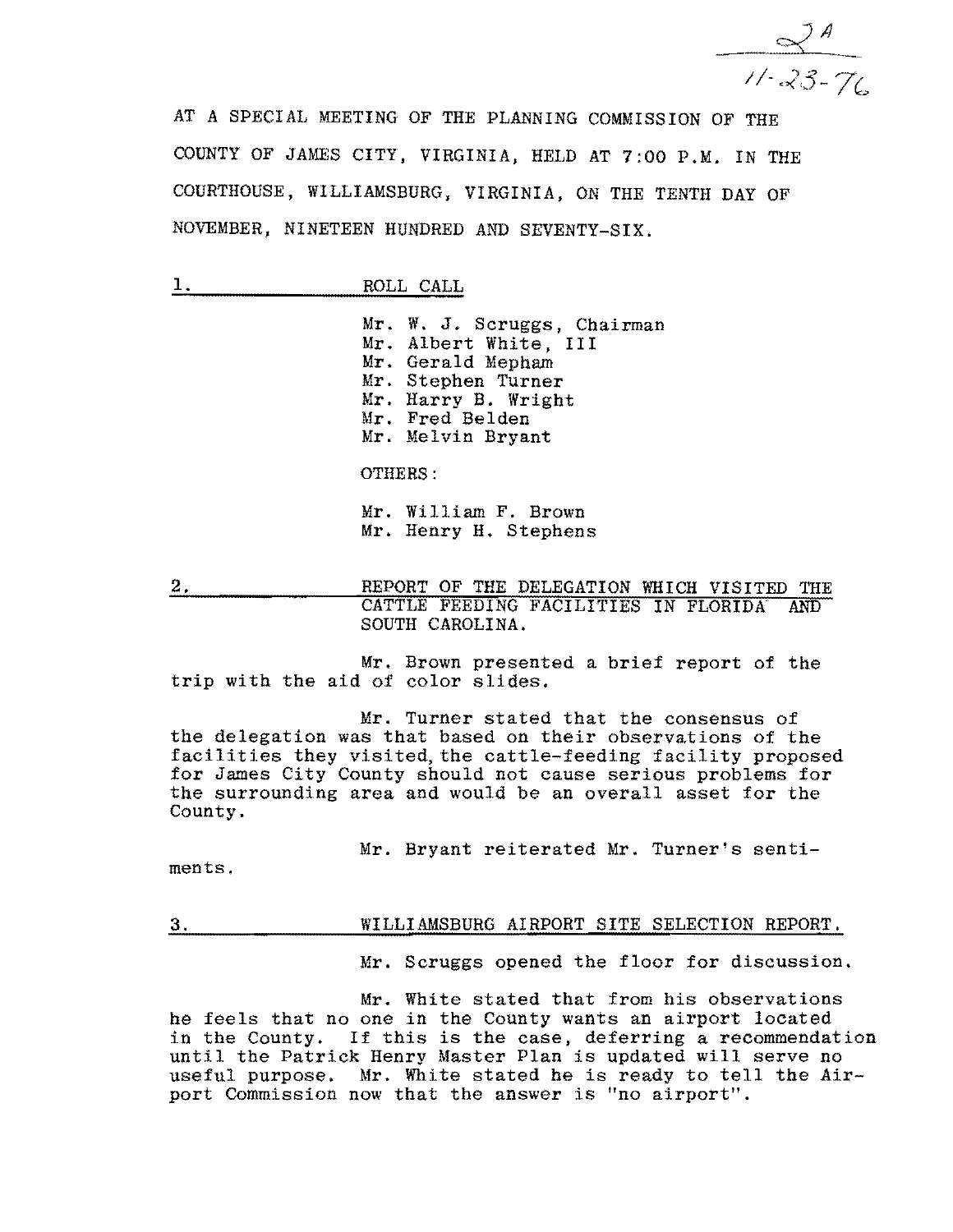Mr. Mepham said that all of the proposed sites in the report are objectionable to him. However, he also felt that there may be some site in the County which may be acceptable which was not mentioned in the report. Mr. Mepham agreed with Mr. White that the Commission should say no now to the sites in the report.

After a brief discussion concerning the wording, the motion as appended hereto was made by Mr. Turner, seconded by Mr. White, and passed unanimously.

## 4. SIGNALIZATION OF ROUTE 60 EAST

Mr. Wright stated that the signalization along Route 60 near Busch is not timed properly. He feels that this is a major inconvenience for the travelling public.

Mr. Mepham stated that he too was familiar with the problems outlined by Mr. Wright.

By a motion by Mr. Turner, seconded by Mr. White, and passed unanimously, the Commission reiterated its concern for the traffic problems along Route 60 East and further instructed the staff to contact the Highway Department about the development of a more satisfactory signalization scheme for Route 60 East.

## 5. ADJOURNMENT

There being no other business, the meeting was adjourned.

William F. Brown Secretary Chairman